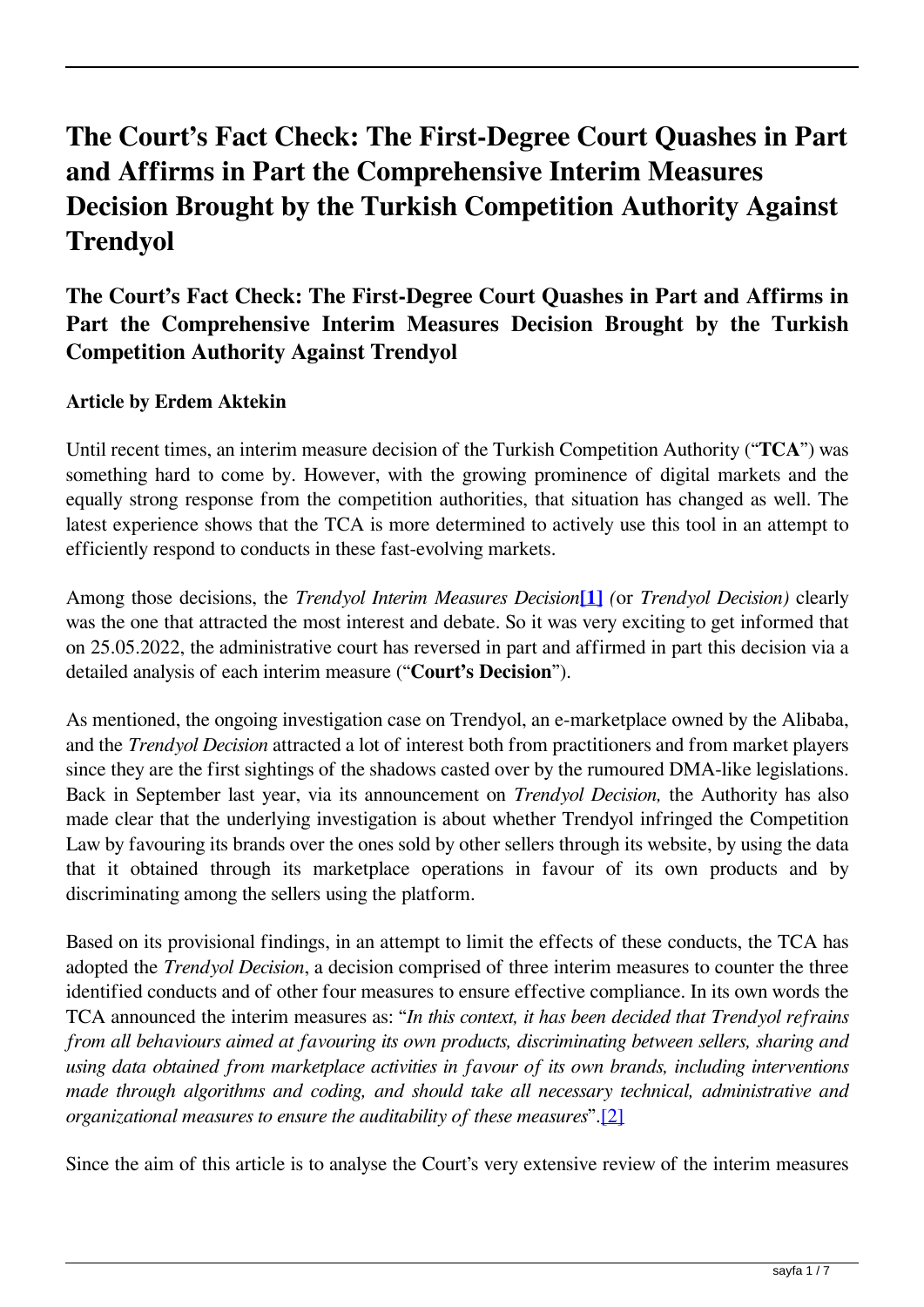brought by the *Trendyol Decision* within the scope of the Article 9/4, it is beneficial to recall the exact scope of the interim measures, according to which Trendyol shall;

- 1. within the scope of its marketplace activity, put an end to all kinds of conducts, behaviours and practices, regarding products and services offered under its own economic entity, including interventions made through algorithms and coding, which provides an advantage against its competitors, and avoid these conducts in the continuation of the investigation process.
- 2. stop the sharing and use of all kinds of data obtained and produced from its marketplace activity, for products and services offered under its own economic entity, and avoid these conducts in the continuation of the investigation process,
- 3. put an end to all kinds of conducts, behaviours and practices, including interventions made through algorithms and coding, which may discriminate among sellers operating in the marketplace, and avoid these behaviours in the continuation of the investigation process,
- 4. take all necessary technical, administrative and organizational measures to ensure the auditability of the above-mentioned interim measures,
- 5. keep the parametric and structural changes made on all algorithm models used for the purposes of product search, seller listing, seller score calculation, etc. at least 8 (eight) years, with old versions and undeniable accuracy,
- 6. keep the source codes of all software specially developed for use within the company with old versions and undeniable accuracy, for at least 8 (eight) years,
- 7. keep user access and authorization records and manager audit records for all software used within the scope of the execution of business processes within the company for at least 8 (eight) years, with undeniable accuracy.

Against this list of interim measures, Trendyol took the case to the first-degree administrative court. According to the Court's Decision, Trendyol in its essence argued that:

- the obligations listed under the umbrella of interim measures are not in compliance with the rules of Competition Law,
- the possibility of serious and irreparable damages until the final decision is made cannot be demonstrated [by the *Trendyol* Decision] concretely with legally valid information and documents,
- the decision being established on abstract justification is not in line with the principle of the rule of law,
- the evidence collected by the unauthorized authorities and illegally, cannot be a basis for the decision of interim measures, and
- a significant part of the documents belongs to a period where the companies were not in a dominant position in the market.

As a first step of its reasoning, the Court puts forward the three conducts identified by the TCA as the basis for the first three interim measures. According to the TCA's own documents these are: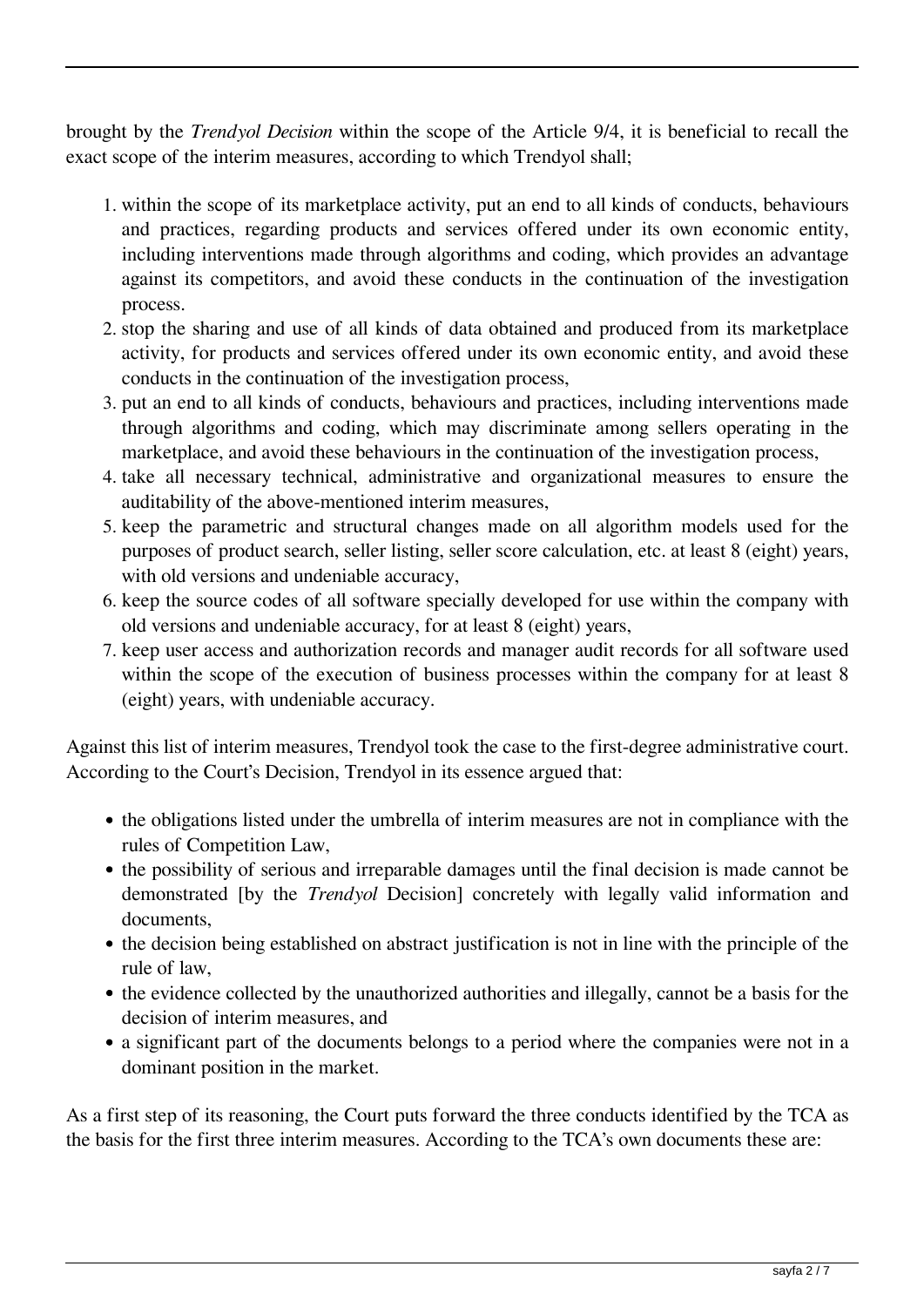- Intervening in the algorithm in a way that would provide an advantage to the products it offered for sale in its role as a retailer and providing the next day delivery opportunity only for its own products,
- Using the data of the sellers active in the marketplace in the preparation of the marketing/design strategy that will provide an advantage to its own retail activity, and
- Discriminating between vendors selling in the marketplace, through interventions in the algorithm and the lack of transparency for sponsored products.

In its decision the Court holds a two-step analysis for evaluating the interim measures. First, by examining the available evidence in the case file, the Court looks whether the conditions in Article 9/4 are satisfied. As a reminder, pursuant to Article 9/4 of the Competition Law, "*where serious and irreparable harm is likely to occur before the final decision, the Board may take interim measures in order to maintain the situation before the infringement, without exceeding the scope of the final decision*". In the second stage, the Court then analysis whether the drafted interim measures properly address the relevant concerns. Also at this point the Court notes that the "infringement" in the text of the article refers to a "plausible existence of an infringement" since if the adoption of the former interpretation would not be in line with the reasoning of the Competition Law.

As mentioned, first, the Court goes on to analyse each of the evidence that is used to justify the first three interim measures aimed individually at each of the investigated conducts. The decision shows that while doing so the Court had requested additional information about the documents from Trendyol, presumably to be able to assess fully the background of the conducts. As will be examined in detail, in its analysis the Court uses this and other information:

- to check the validity of the evidence to see if they support a strong plausible existence of a violation, an "abuse" of dominance, that will justify the application of interim measures[3],
- to check whether serious and irreparable harm is likely to occur before the final decision, mostly blended together with the first condition[4], and
- to check whether the conduct can be objectively justified.[5]

### *First Interim Measure*

Regarding the first interim measure targeting the first conduct, the Court examines 14 documents, which are mostly screenshots of work orders made to software engineers that look to be requesting certain changes in the algorithm in favour of platform's own brands.

For the first seven documents, the Court finds that these belong to year 2017, a period for which we understand that there is not a dominance finding made by the TCA against Trendyol. Depending on this finding, the court decides that these documents cannot be used as a basis for an interim measure within the scope of the current investigation. At this point, it should be pointed out that the Court's Decision does not check whether the conducts identified in these documents also carried over to the periods under investigation where the TCA finds Trendyol as dominant.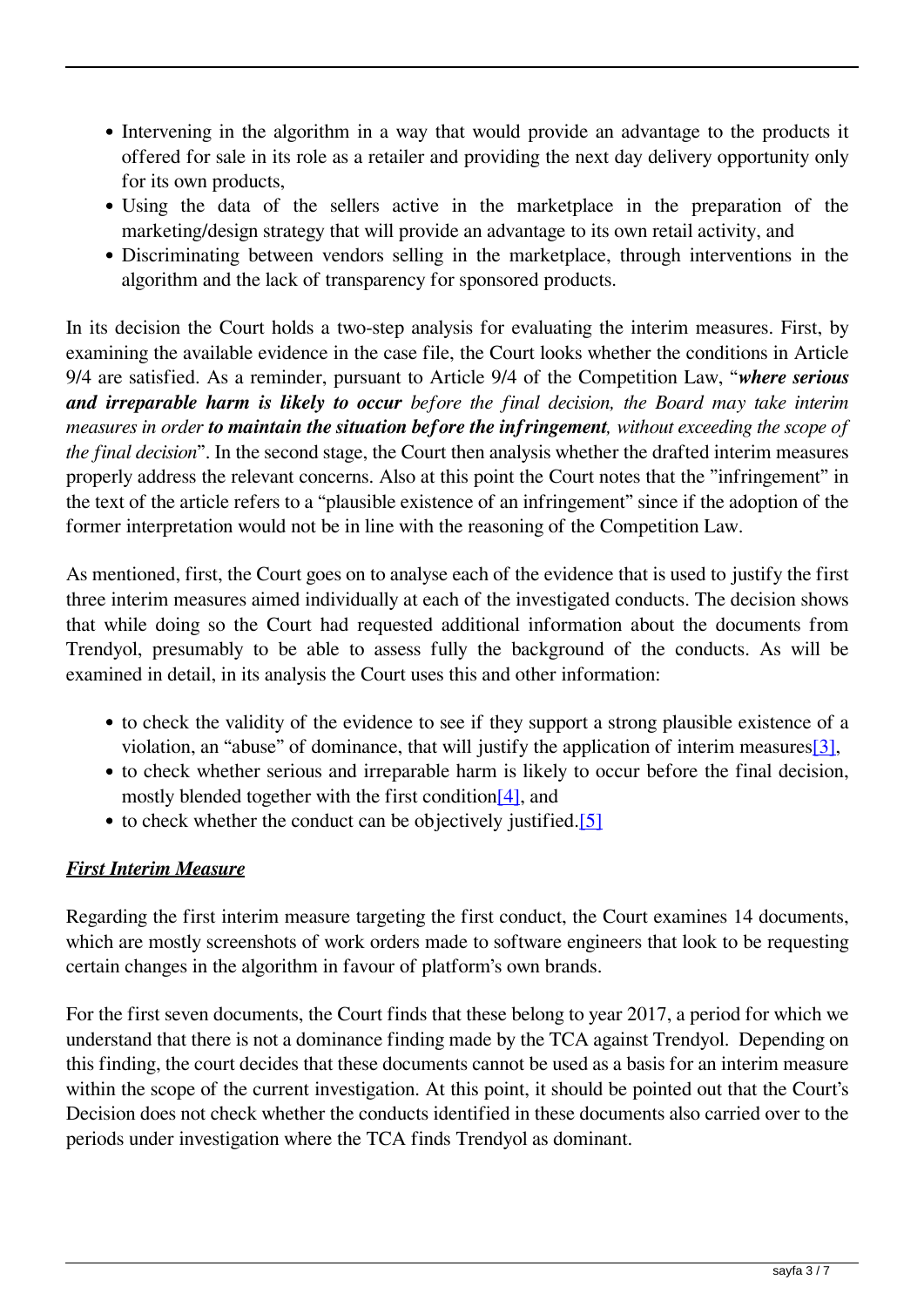For Document-8 which the TCA argues as showing Trendyol removing "*seller-scores*" for its own activities and thus favouring itself against other sellers. However, the Court sides with Trendyol which brings the explanation that since Trendyol has multiple ways of selling products (its own products, reselling products of others and through its warehouses) a single score would not be feasible. The Court uses this explanation to argue that Trendyol and the sellers are not in "equal status" and thus the conduct cannot be categorized as an abuse. This part of the decision seems to argue that for self-preferencing to be considered as an abuse, the dominant undertaking and the sellers should be assessed to see whether they are on equal status just like it would be in a downstream discrimination case.

Similarly for Document-9, the Court, in essence, using the information supplied by Trendyol, concludes that the company did not favour its own operations while offering delivery services to the sellers.

Lastly, the Court examines Documents 10-13 which are argued by the TCA as showing that Trendyol has altered the search algorithm to make sure that its brands come on top in searches. Against the argument brought by the Trendyol which asserts that the conduct has been put in place because of the complaints received from consumers complaining about not finding Trendyol brands, the Court requests these complaints to be submitted to the file. This approach of the Court suggests that the Court is open to let Trendyol justify the adjustments made to the algorithm. However, since three complaints submitted by Trendyol, belong to dates after the conduct, the Court concludes that the Documents 10-13 "*give rise to strong suspicion that [Trendyol] interferes with the algorithm in a way that will provide an advantage to the products offered for sale as a retailer by not including the named brands in the normal sorting filter and by carrying them to the higher ranks with computer coding*". Similarly for Document-14, which shows that Trendyol removed the follower count of its own brands, the Court concludes that "*It is strongly suspected that Trendyol interferes with the algorithm in a way that will take advantage of the products offered for sale in its role as a retailer, by not undermining the credibility of Trendyol brands with few followers and by favouring its own products.*".

Accordingly, the Court affirms the fulfilment of Article 9/4 conditions for the first conduct based on these final documents.

### *Second Interim Measure*

As for the second conduct, by surveying the Documents 15 through 20, the Court observes that the documents under consideration are correspondences between Trendyol employees which show that the sales data of competing brands are accessed and used within the company via tables and analysis tools. Although Trendyol has argued that the data is accessible by other sellers, the Court rejected this argument given the lack of proof. Therefore, the Court has concluded that the required conditions by the Article 9/4 are also fulfilled for the second conduct.

### *Third Interim Measure*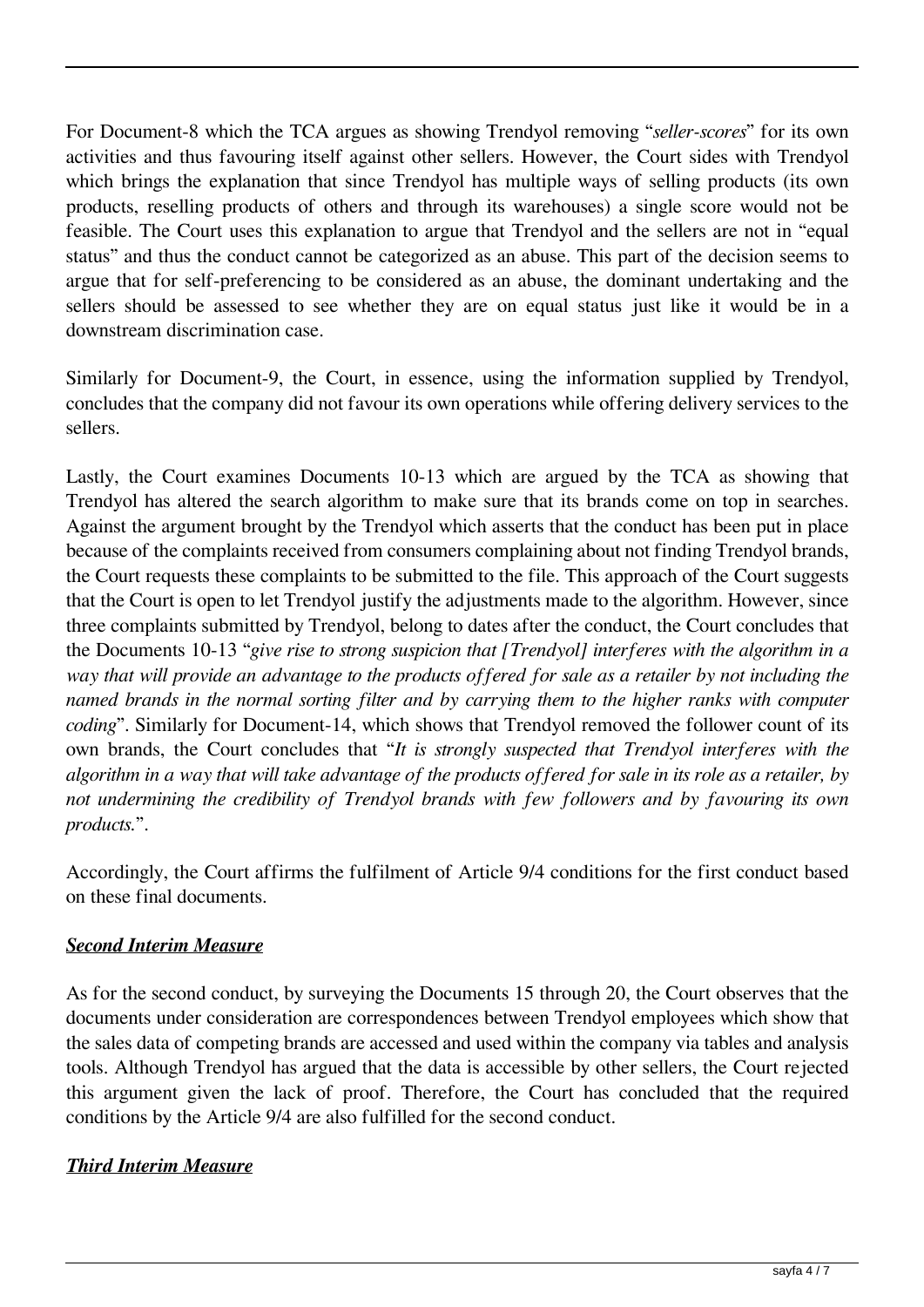Finally, and surely most interestingly since the Court annuls the interim measure brought against this third category of conduct, the Court examines the Documents 21 and 22[6]. According to the *Trendyol Decision,* these two documents, which are intra-company correspondences, show that Trendyol can alter the search results to rank some sellers higher. The Court inquired about the documents, and from the response it received, concluded that the correspondences are made just to identify "errors" in the system and the sellers are not ranked higher than they should be.

However, after this initial point, the analysis of the Court makes a significant shift from its analysis under the first two conducts. As shown, under its examination of the first two conducts, the Court is more interested in whether the evidence supports the conducts put forward by the TCA rather than whether the conducts in themselves could be regarded as an abuse of dominance. This is interesting since the abuses identified by the first two conducts are very novel in nature not just for Turkey but for the world. Accordingly, for the third conduct as well, it is expected that the Court just concludes on the lack of existence of the conduct to annul the third interim measure.

However, for the discrimination allegations, the Court goes onto observe that the TCA did not analyse whether the sellers are of equal status or whether this situation is serious enough to amount to an infringement of the Competition Law. Furthermore, the Court argues that it would be procompetitive to treat new sellers more favourably since the support given to new sellers would increase the competition in the market. It is highly surprising to witness that while on one hand the Court does not go into detail to analyse more novel conducts such as self-preferencing and use of sellers' data to see whether they amount to abuses of dominance and while on the other argues that the TCA should have made a more detailed analysis, about a more familiar conduct such as discrimination.

Lastly and more importantly, the Court makes the following observation:

*"It is not legally possible to apply a measure by making an evaluation in the form of a final decision, it is only possible with a final decision to decide whether the plaintiff discriminates between the sellers or not, and if discriminates, whether this situation is an abuse of dominant position can only be revealed with the final decision, it is clear that it cannot be determined that the dominant position is abused by the plaintiff via discriminating between the sellers and that a situation on the contrary will result in the use of the interim measure as the main punishment tool by exceeding the purpose of the interim measure, and this situation will not be compatible with the principle of the rule of law."*

It is very hard to interpret from the Court's Decision exactly how the approach of TCA changes between conducts 3 and 1-2 so that the Court opposes to the third interim measure on the grounds that if the TCA's approach is accepted it would amount to a determination of violation and thus a replacement of the final decision. In all three conducts, the TCA puts forward the existence of a conduct that would possibly be considered as an abuse of dominance. In the first two, the Court only checks the evidence to see whether they support the existence of the conduct while on the third one it goes on to argue that ordering an interim measure would mean a conclusion on the existence of a violation. Accordingly, the Court's approach that it brought to the third conduct seems disjointed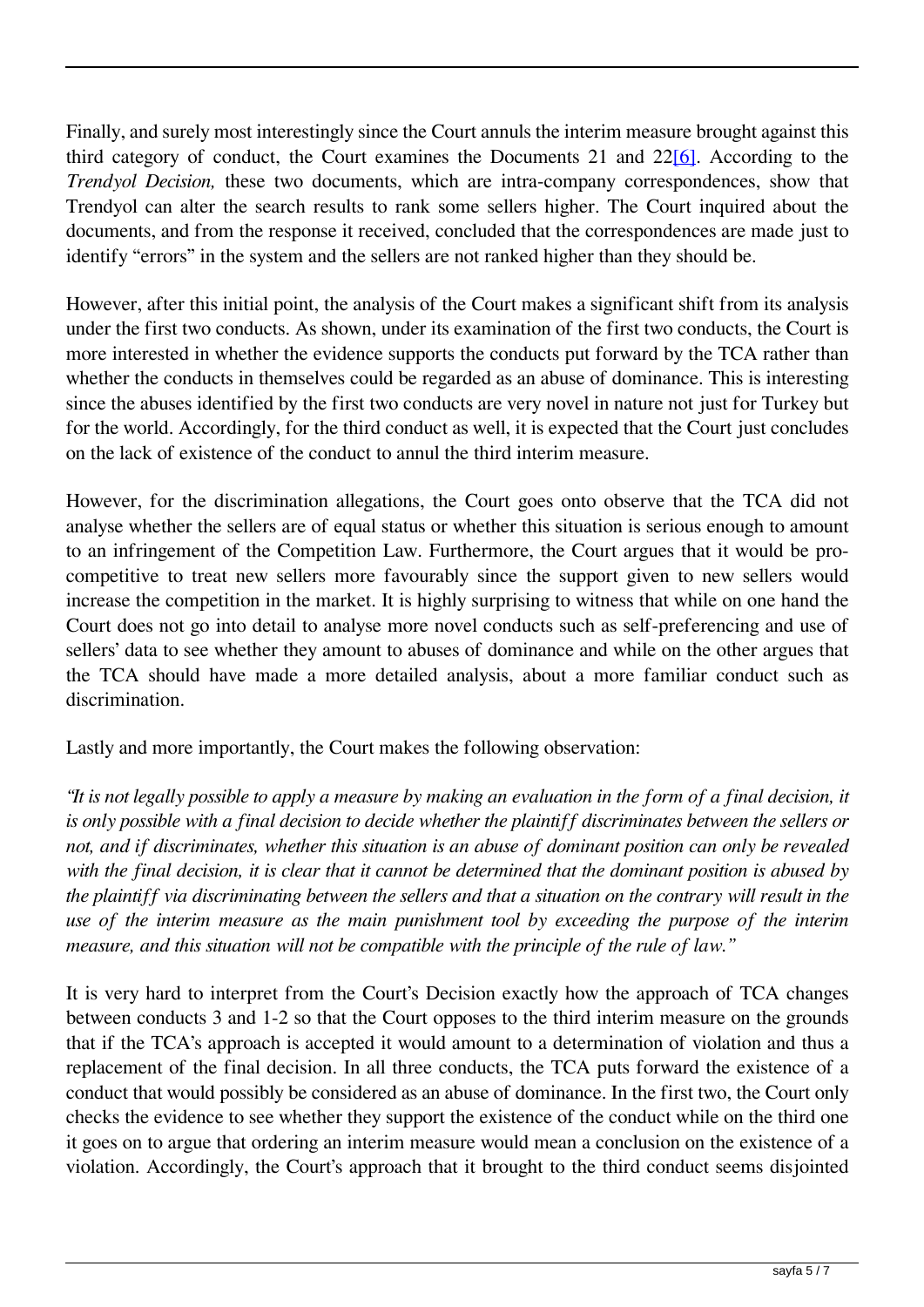from the rest of its decision.

As a result of these assessments, the Court upholds the first two interim measures while annulling the third one. In the second part, the Court examines whether the interim measures brought are relevant to the identified conducts. However, since the interim measures are drafted in a way that literally request stopping the alleged "conducts", the Court affirms the two measures corresponding to the first two conducts.

Regarding the measures brought in for effective compliance, the Court unsurprisingly annuls the periods set for measures 5-8 which extend beyond the final decision for a total period of 8 years. Since the objective of the interim measures is to preserve the competitive conditions from getting worse, there is no doubt that they should last until the final decision where the TCA will have the discretion to order the measures it seem necessary, anyway.

As a final comment, we believe that the decision of the Court is very important for various reasons. First, it shows that the Courts are ready to make an effective evaluation of the interim measure decisions which are powerful tools that should be carefully utilized. Second, while doing so the Court does not refrain from going into details of the case and from requesting further information in that regard. And finally, this decision makes it clear that the interim measures should not be extended to periods going beyond the final decision.

[2] Annoucement by the TCA, "Interim Measures Decision on DSM Grup Danışmanlık İletişim ve Satış Ticaret A.Ş. (*Trendyol)*, 30.09.2021, avaliable at (in Turkish): [https://www.rekabet.gov.tr/tr/Guncel/dsm](https://www.rekabet.gov.tr/tr/Guncel/dsm-grup-danismanlik-iletisim-ve-satis-t-75fd73730d22ec118144005056b1ce21)[grup-danismanlik-iletisim-ve-satis-t-75fd73730d22ec118144005056b1ce21](https://www.rekabet.gov.tr/tr/Guncel/dsm-grup-danismanlik-iletisim-ve-satis-t-75fd73730d22ec118144005056b1ce21).

[3] Court's Decision, pages 6-11.

[4] Ibid.

<sup>[1]</sup> The TCA's decision dated 30.09.2021 and numbered 21-46/669-334.